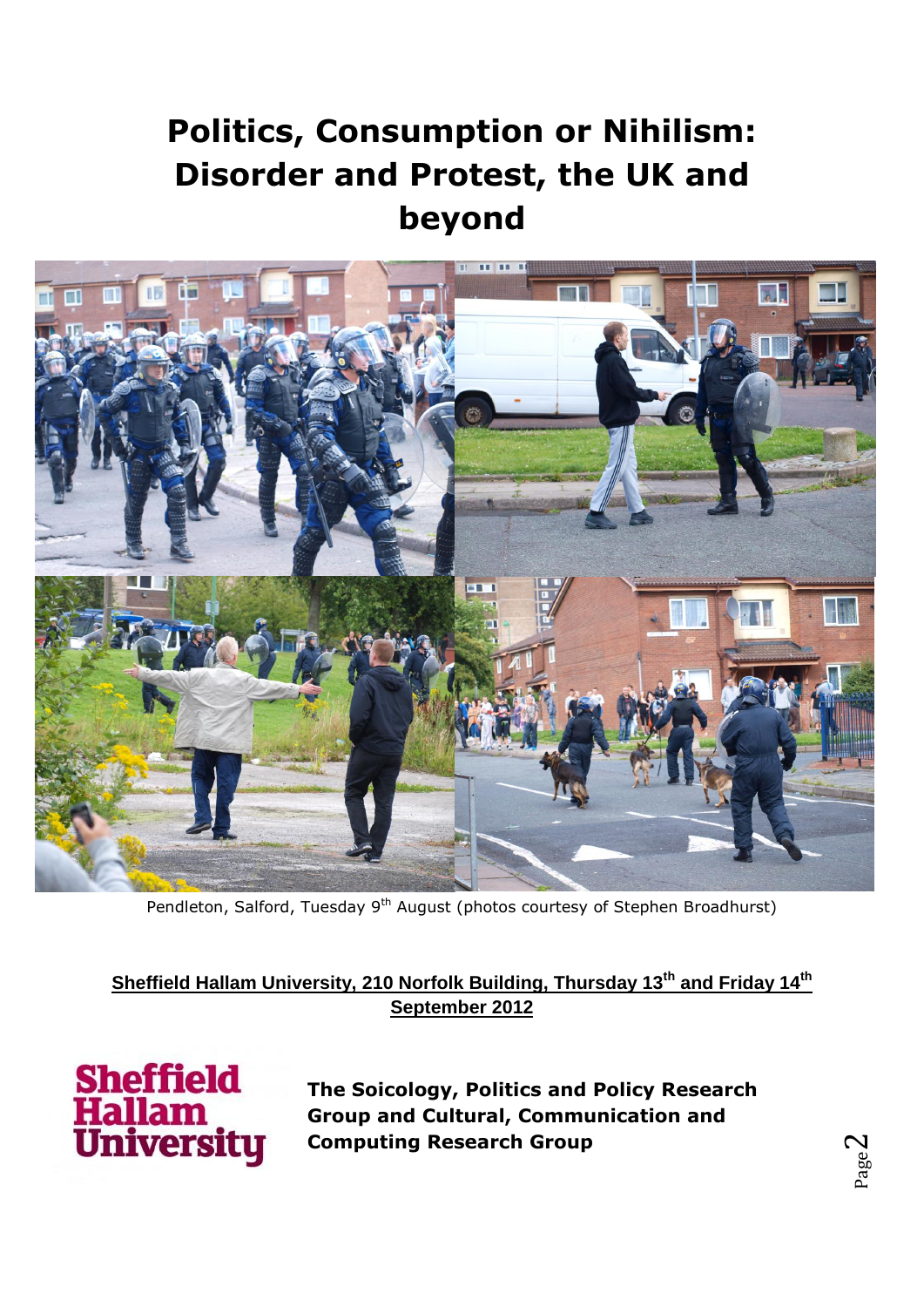# **Thursday 13th September**

## 09.30 - Welcome/refreshments

# 10.00 - Opening Address: Prof. David Waddington, Dr Bob Jeffery and Dr Joseph Ibrahim

10.15. - Keynote 1: Prof. Simon Hallsworth - 'When the rules went down: reflections on the "year zero" riots'

## 11.30 - Coffee break

#### 11.45 - Panel 1: Student Protest

Audrey Laurin-Lamothe, Université du Québec à Montréal

*Student's Strike in Quebec against Entrepreneurial Universities: Law and Order Response and Discourse*

Alexander Hensby, University of Edinburgh

*'Going to a party where you don't know anybody' – paths and barriers to mobilization in the 2010/11 student protests against fees and cuts*

Dr Joseph Ibrahim, Sheffield Hallam University

*The moral economy of student protest networks in the UK*

#### 13.15 - Lunch

## 14.15 - Panel 2: English Riots 2011

- Ryan Powell, CRESR, Sheffield Hallam University
- Prof John Flint, University of Sheffield

*The English City Riots of 2011, 'Broken Britain' and the Retreat into the Present*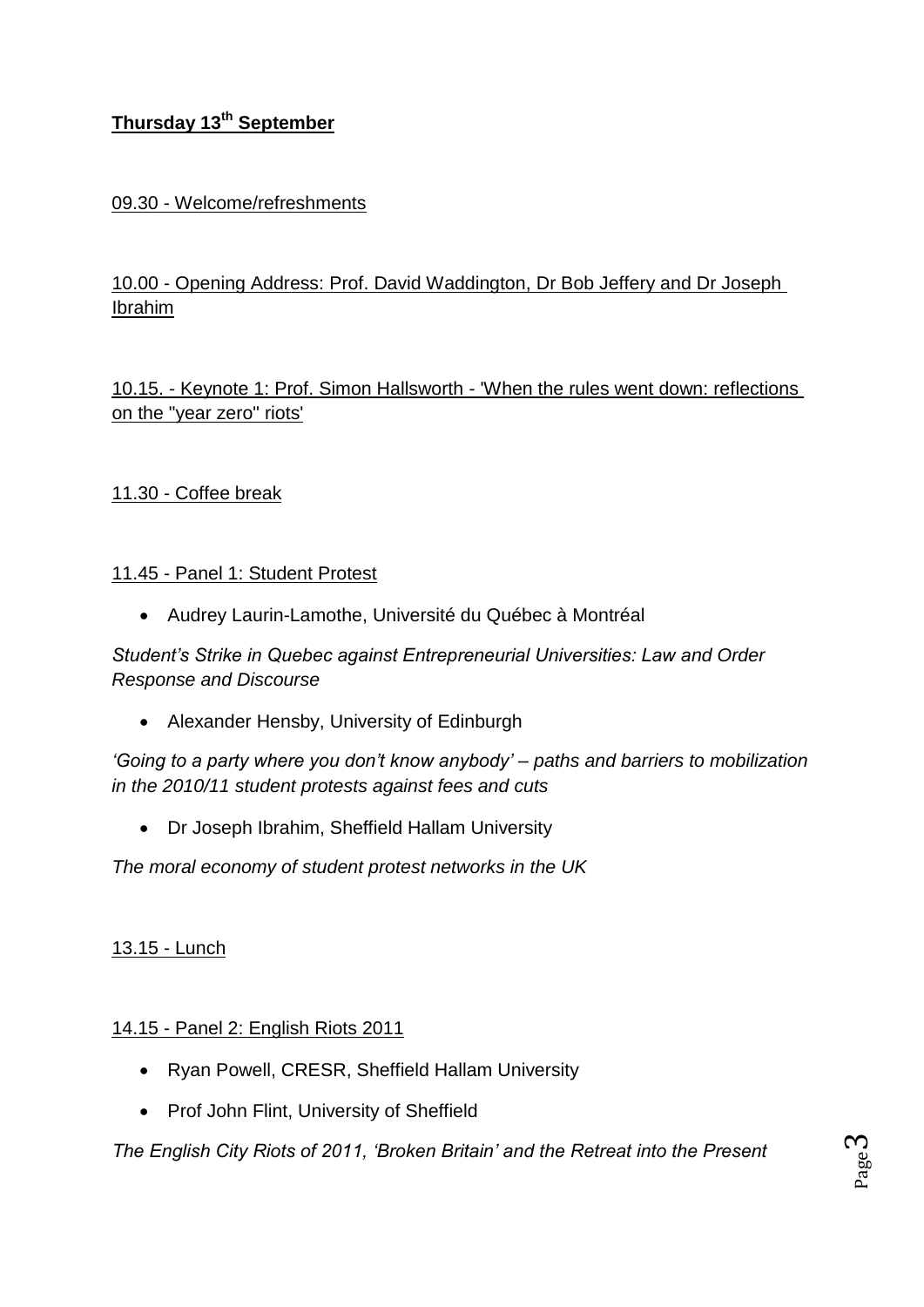Christian Garland, University of Warwick

# *'Simulating events as they happen: spectacle, ideology, and readymade boogeymen - the 2011 August Riots and the media'*

• Prof Tony Jefferson, Keele University

*The Riots 2011: Another moral panic or … what?*

## 15.45 - Refreshments

#### 16.00 - Panel 3: Occupy and Occupations

Ass. Prof Marilena Simiti, University of Piraeus

*The Occupy Movement, Protest and the Far Right in Greece*

• Prof Leocadia Diaz Romero, University of Murcia, visiting scholar at Columbia **University** 

*Direct Democracy, Social Movements and Protest in Digital Societies. Special Consideration to Occupy Wall Street*

• Prof Simon Winlow, University of Teeside

*Occupy, Postmodernism and the Politics of Opposition*

# 17.30 - Keynote 2: Prof Nick Crossley - 'Collective Action Networks: A Relational Approach'

18.45 - Close and restaurant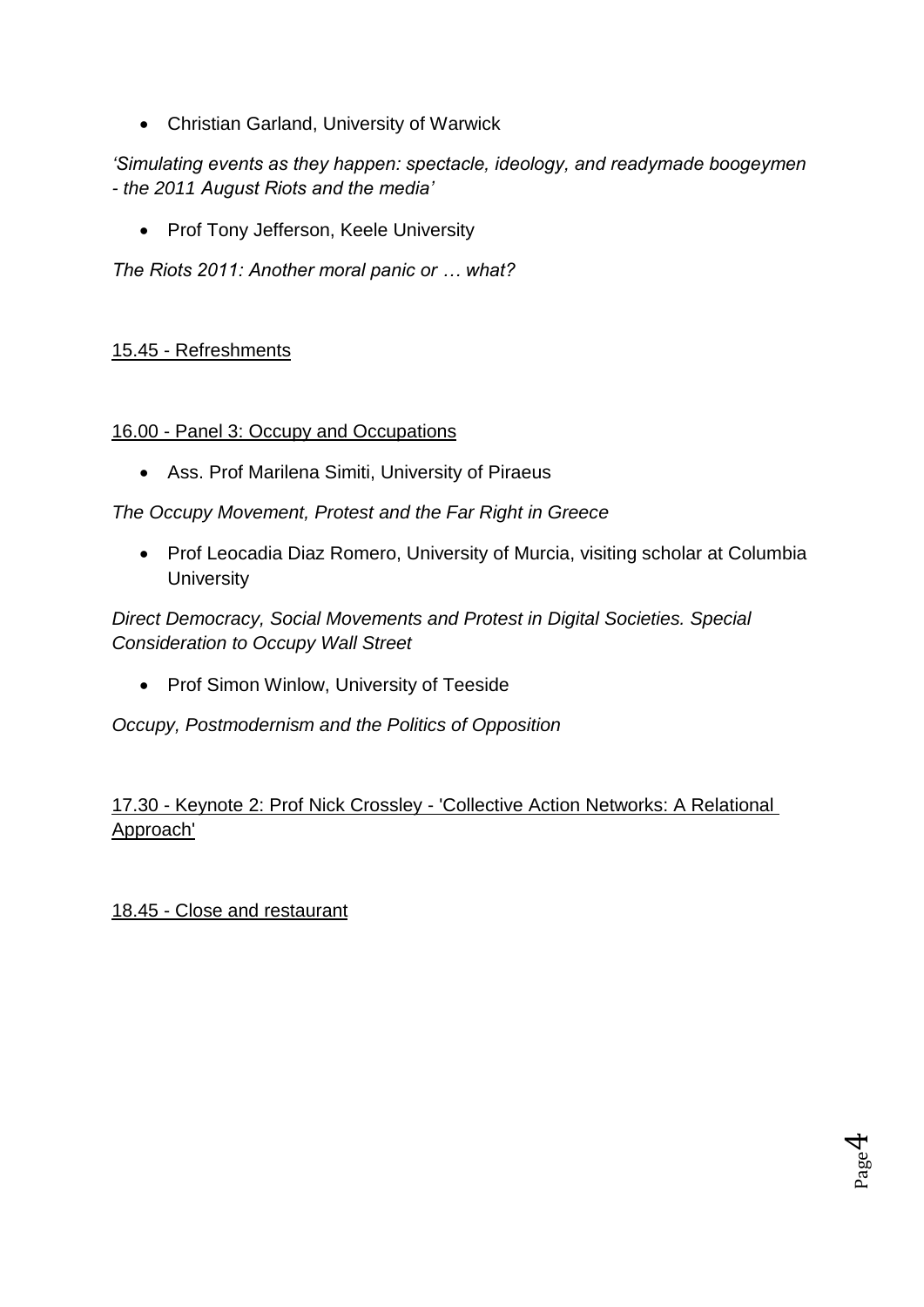# **Friday 14<sup>th</sup> September**

## 09.30 - Welcome/refreshments

#### 10.00 - Keynote 3: Prof. Tim Hope - 'TBA'

#### 11.15 - Refreshments

#### 11.30 - Panel 4: Rioting in Salford

- Waqas Tufail, Manchester Metropolitan University
- Dr Bob Jeffery, Sheffield Hallam University

*Policing, Gentrification and Securitisation: The Pendleton Riot Deconstructed*

Will Jackson, University of Central Lancashire

*Liberalism and the denial of conflict: the UK riots as 'shopping with violence'*

Dan Silver, Salford Action Research Foundation

*A Tale of Two Cities: Complex Causes, Complex Solutions. A Response to the August, 2011 riots in Salford & Manchester*

#### 13.00 - Lunch

#### 14.00 - Panel 5: Public Disorder: Causes, Meanings and Evidence

 Fabien Jobard, Center for Sociological Research on Law and Criminal Justice Institutions (CESDIP) /CNRS

*Disorder and Protest in France and the UK in comparison, with a look at peaceful Germany*

• Roger Ball, University of West of England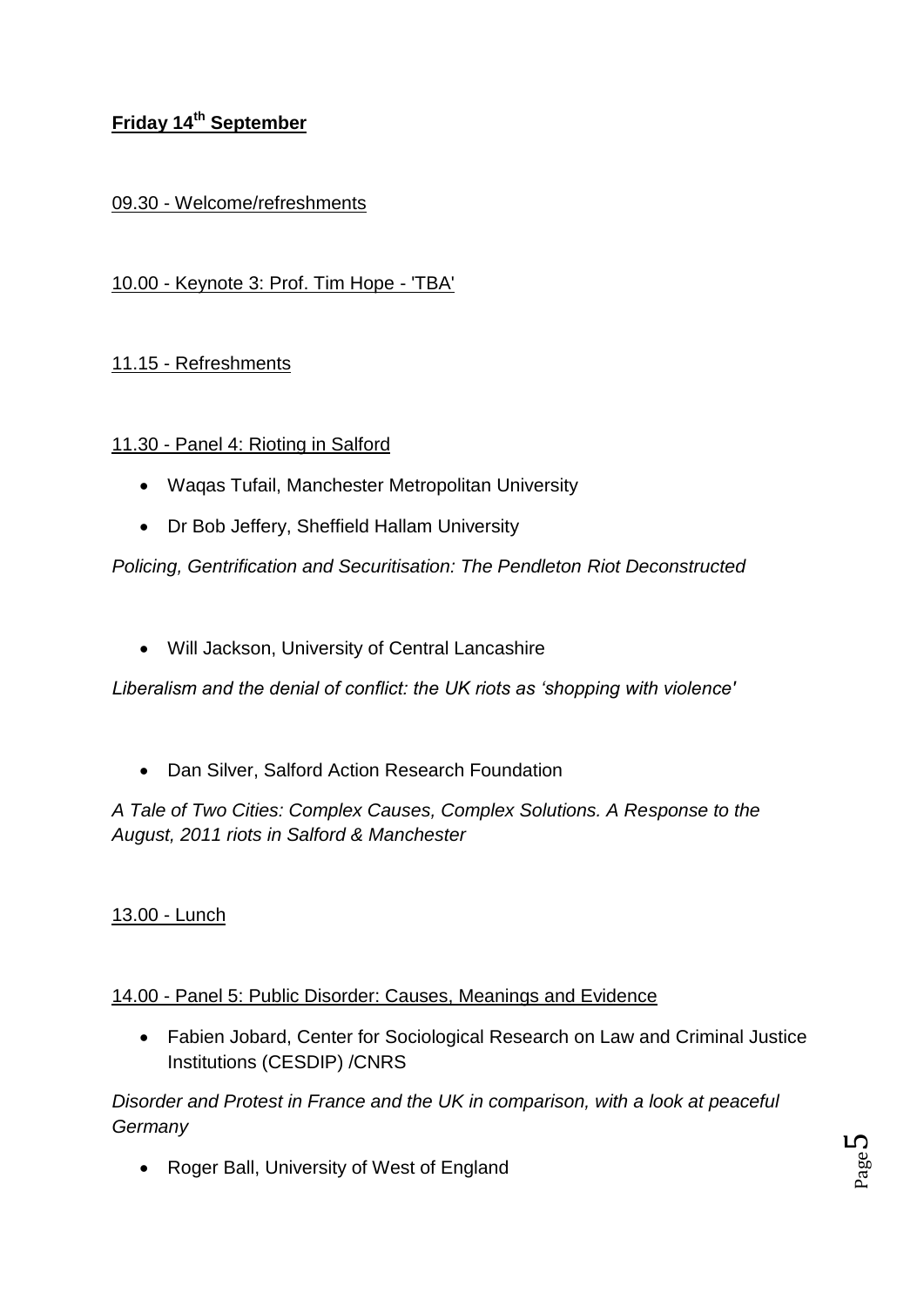• Dr John Drury, University of Sussex

# *(Mis)representing the August riots: How statistics were used to sustain ideological explanations*

Dick Pitt, Sheffield Hallam University

*Mass movements – the markets and democracy*

## 15.30 - Refreshments

#### 15.45 - Panel 6: Organising Dissent/Policing Protest

Dr Pollyanna Ruiz, London School of Economics and Political Science

*Disordering Demonstrations; Maptivism, Sukey and the Occupation of City Spaces*

Joanna Gilmore, University of Manchester

*'Is it because he is Muslim?': The criminalisation of dissent in the 'War on Terror'*

# 16.45 - Closing roundtable chaired by Prof. David Waddington

17.30 - Close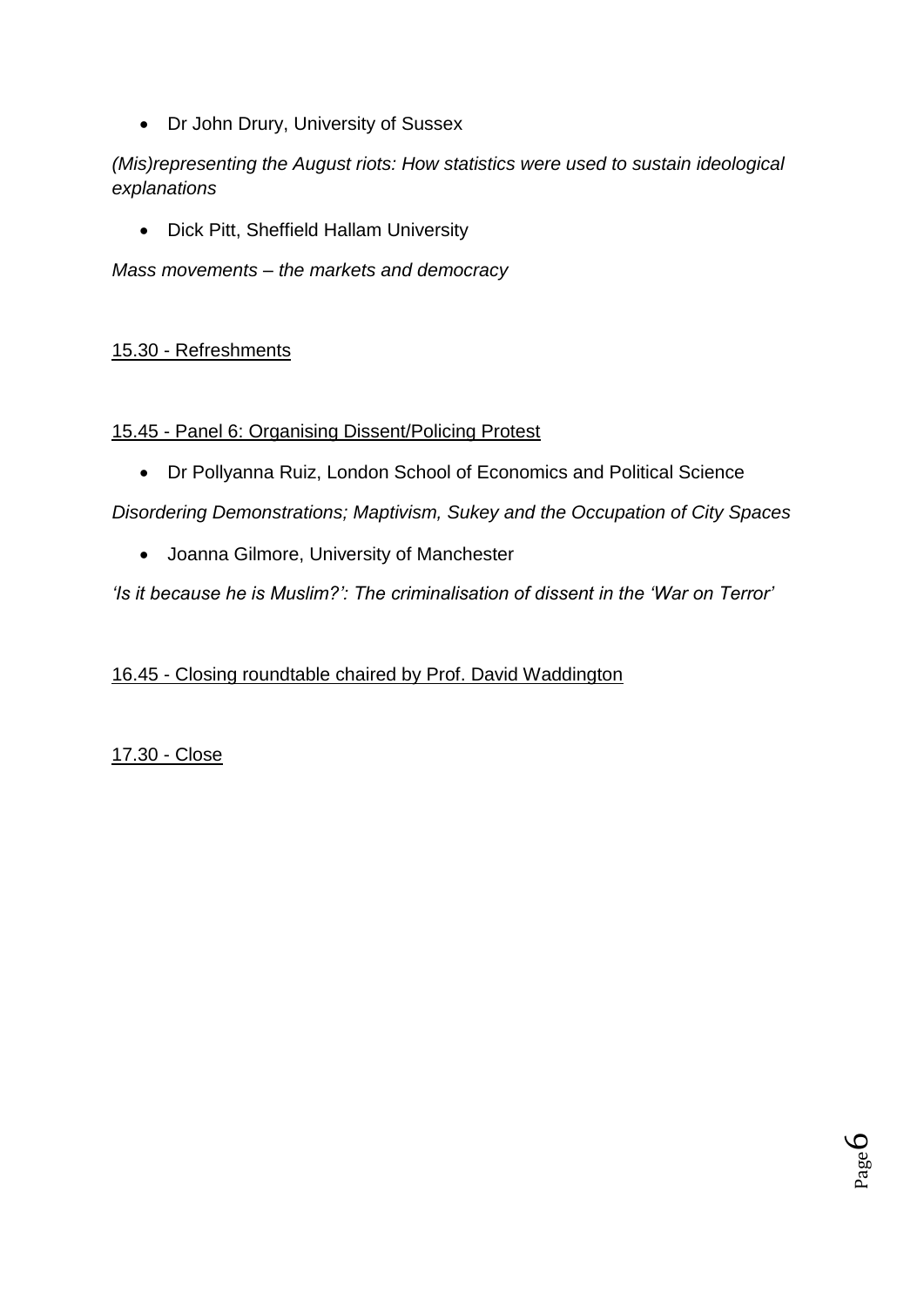# **Keynote speakers**

## **Keynote 1: Prof. Simon Hallsworth, University Campus Suffolk**

Biography:

**Professor of Sociology and Head of the School of Applied Social Sciences.** Simon has written extensively on urban violence and wider changes in the nature of punishment in the post war era. Co-editor of the *New Punitiveness* and the author of *Street Crime* his recent work has involved studying the social response to the English riots, urban street gangs and animal abuse. He is currently completing a book with John Lea on what they term the emerging security state for Pluto press.

#### **'When the rules went down: reflections on the "year zero" riots'**

By drawing distinctions between the riots of the 1980s and those of 2011 my aim will be to reflect on three questions the recent riots have left as their legacy. First, if the riots of 2011 reflect crisis tendencies in the social system, what is it a crisis of? Secondly, while the weight of evidence suggests the riots were not perpetrated by urban gangsters (as the government argued) the question remains as to how best we classify the population who were involved. Finally, in the context where the riots of 2011 have been condemned as essentially non-political, I want to reflect on whether this is an appropriate characterisation. In answer to the first question I will argue that while the riots of the 1980s reflected the crisis tendencies of the welfare state, those of 2011, reflect instead the emerging crisis of the neoliberal state. Second, if the riots of the 1980s reflected the voices of the social residuum, those of 2011 reflect instead that of the emerging precariat. Finally, while the year zero riots of 2011 may be defined by an absence of the concrete demands reflected in the earlier riots it is precisely in their absence that we can discern an even greater political demand being articulated.

## **Keynote 2: Prof Nick Crossley, University of Manchester**

Biography:

**Professor of Sociology, Co-founder of the Mitchell Centre for Social Network Analysis.** Nick is the author of Relational Sociology; Contesting Psychiatry: Social movements in mental health; Reflexive Embodiment in Contemporary Society; and Making Sense of Social Movements, amongst other works.

**'Collective Action Networks: A Relational Approach'**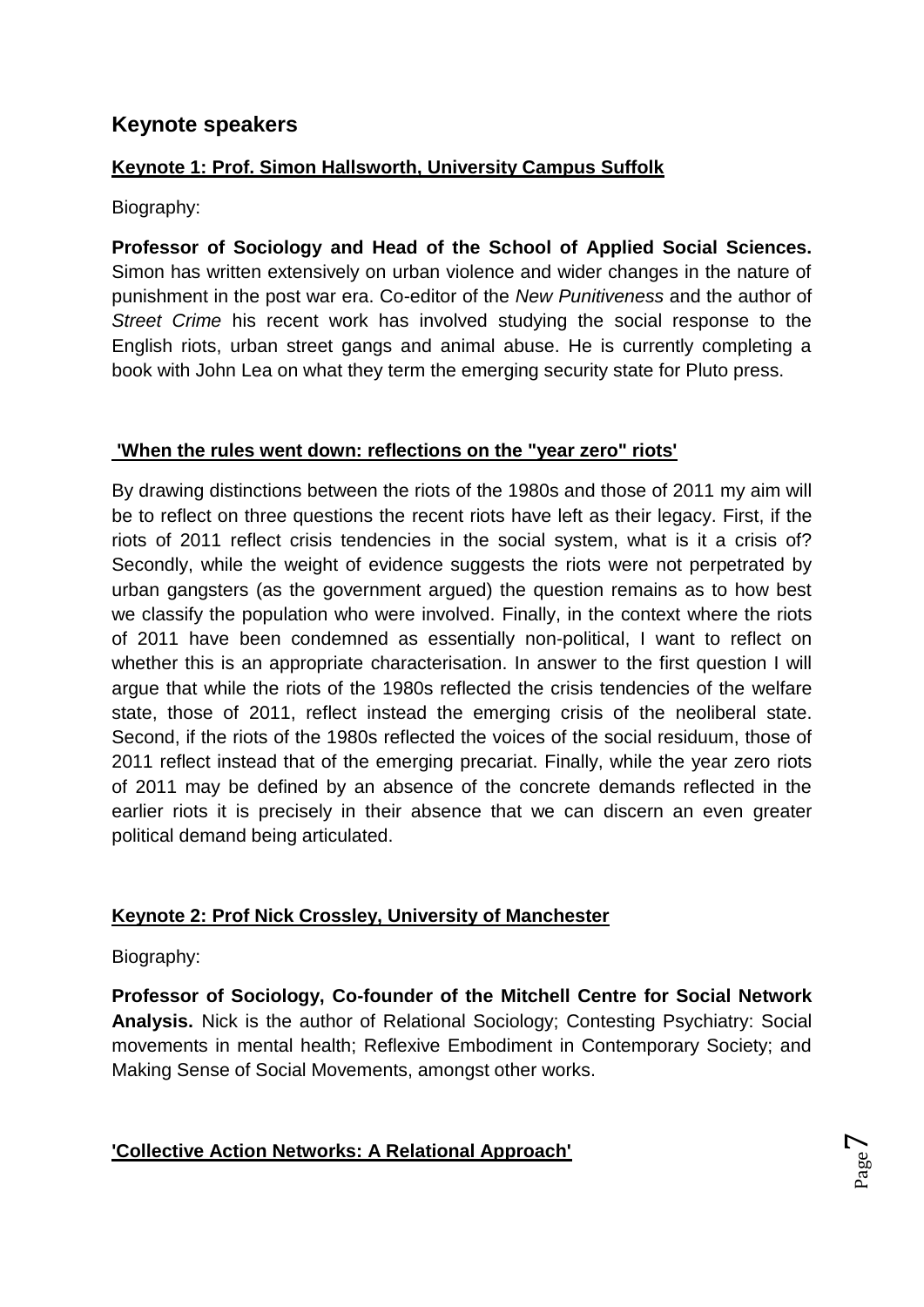In this presentation I will provide an overview of my on-going work on the relational approach to sociology and, more specifically, the importance of social networks and social network analysis in relation to collective action and our understanding of it. In addition to a theoretical discussion the presentation will draw upon a number of recent and on-going projects to illustrate key points.

## **Keynote 3: Prof. Tim Hope , University of Salford**

Biography:

**Chair of Criminology.** Tim is Scientific Advisor to the International Centre for the prevention of Crime, he is Editorial Advisor to *Safer Communities, Criminal Justice Matters and the European Journal of Policing Studies*. He is the author of over a 100 research publications in 9 languages.

# **'TBA'**

# **Chair of closing roundtable: Prof. David Waddington, Sheffield Hallam University**

Biography:

**Professor of Communications, Director of the Communications and Computing Research Centre, David is the author of** *Policing Public Disorder: Theory and Practice; Rioting in the UK and France; Contemporary Issues in Public Disorder: A Comparative and Historical Approach and Flashpoints: Studies in Public Disorder, amongst other works.*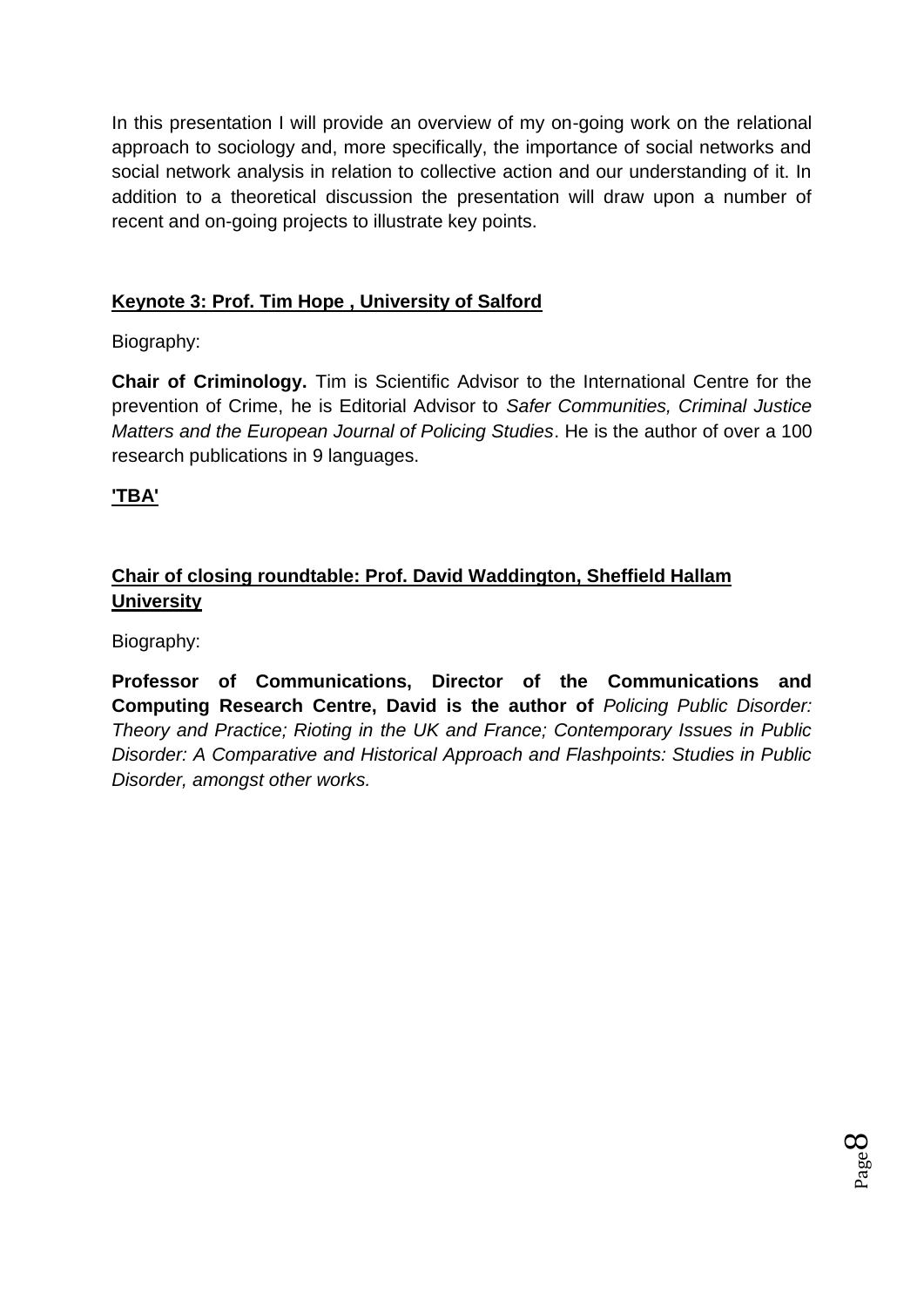# **Panel presentations**

#### **Panel 1: Student Protest**

Audrey Laurin-Lamothe, Université du Québec à Montréal

# Student"s Strike in Quebec against Entrepreneurial Universities: Law and Order Response and Discourse

On February 13th, a Quebec students strike against the rise of education fees started and within three months, grew into a massive mobilization, eventually transforming into a social movement, symbolized by the red squares: "squarely in the red". The issue of the tuitions fees was only the tip of an iceberg, under which multiple other concerns were articulated, which revealed the students' acute understanding of the transformations public higher education is undergoing in a knowledge-based economy. After remaining impassive in the face of these students" calls as well as through the rise of a more general unrest in the population, the Liberal government, led by Jean Charest, adopted the Bill 12 (better known as draft Bill 78) with the aims of restricting the right to protest and hold demonstrations. This moment highlights a transition of a historical student"s strike to an unprecedented social protest, which is going to be impacted by an early and cynical election on September 4th.

This paper firstly aims to present the socio-historical context of this conflict and the actual desire of elites in Quebec to transform social democratic educational system according to the new business model of university. Secondly, we will present how the government and the police turned this conflict in their advantage. Finally, we will present some key point of their "law and order" discourse.

#### Alexander Hensby, University of Edinburgh

## "Going to a party where you don"t know anybody" – paths and barriers to mobilization in the 2010/11 student protests against fees and cuts

Why might people who are sympathetic to the goals of a protest campaign choose not to participate in them? What distinguishes them sociologically from those who do participate? This paper uses the 2010/11 student protests in the UK as a case study for understanding how contemporary social movements mobilise individuals into more alternative forms of political participation. The student protests saw large-scale regional and national demonstrations take place, as well as the formation of a network of simultaneous campus occupations across the UK, presenting a greater scale and diversity of protest participation opportunities than had been seen for a generation.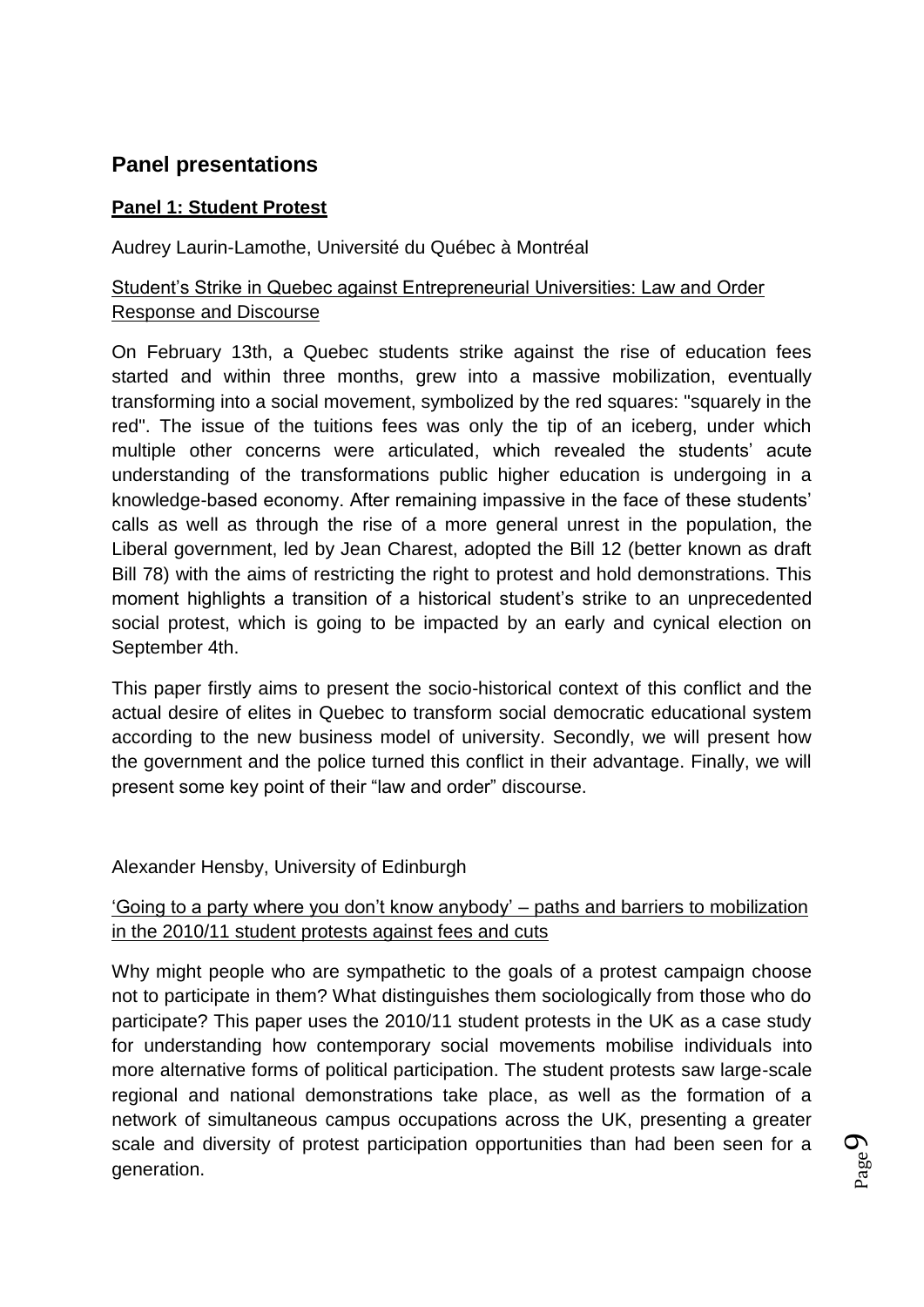In the context of the Liberal Democrats" u-turn on its 2010 election campaign pledge, one can argue that the student protests reflected the dissatisfaction many young people felt with formal political participation processes. Protest, therefore, represented participation by alternative means: one that was felt to be exciting and empowering, but also had far greater potential to enact real political change. Nevertheless, sociological factors such as political background, biographical availability and access to existing activist networks remained significant, not only for shaping students' attitudes towards protest as an effective and meaningful activity, but also making protest participation appear as an option available to them. This paper uses extensive interviews with participating and non-participating students from four UK universities to explore the range of pathways to mobilization for national demonstrations and campus occupations.

# Dr Joseph Ibrahim, Sheffield Hallam University

## The moral economy of student protest networks in the UK

After a period of abeyance, the winter of 2010 saw a number of high profile, nationally organised student protests in London. In addition, students have carried out a number of occupations on university campuses around the UK (Anon. 2011, Occupations.org.uk). These were a direct response to the government policy to lift the cap on higher education tuition fees and the reduction in government funding for higher education institutions in England. National protests took place on November,  $10^{th}$ ,  $24^{th}$ ,  $30^{th}$  and December  $9^{th}$ , 2010. The protests on November  $10^{th}$  were condemned by student union leaders and politicians alike after hundreds of students stormed Conservative Party Headquarters at Milbank and smashed windows and inflicted damage to property (The Guardian).

In light of this wave of student protests and to build on recent research conducted by the author on student protest networks (Ibrahim, 2011; Crossley and Ibrahim, 2012), I wish to draw on and reorient the work of E.P. Thompson (1971, 1993) and argue that are we witnessing a "moral economy" of student protests. These student protest networks are not just a critical mass, but a connected and politicised critical mass that are networked sufficiently to mount local and national campaigns. Further, these should not be read as random crowds who are merely expressing grievance strains of the system, but as organised social networks with political motivations.

# **Panel 2: English Riots 2011**

Ryan Powell, CRESR, Sheffield Hallam University

Prof John Flint, University of Sheffield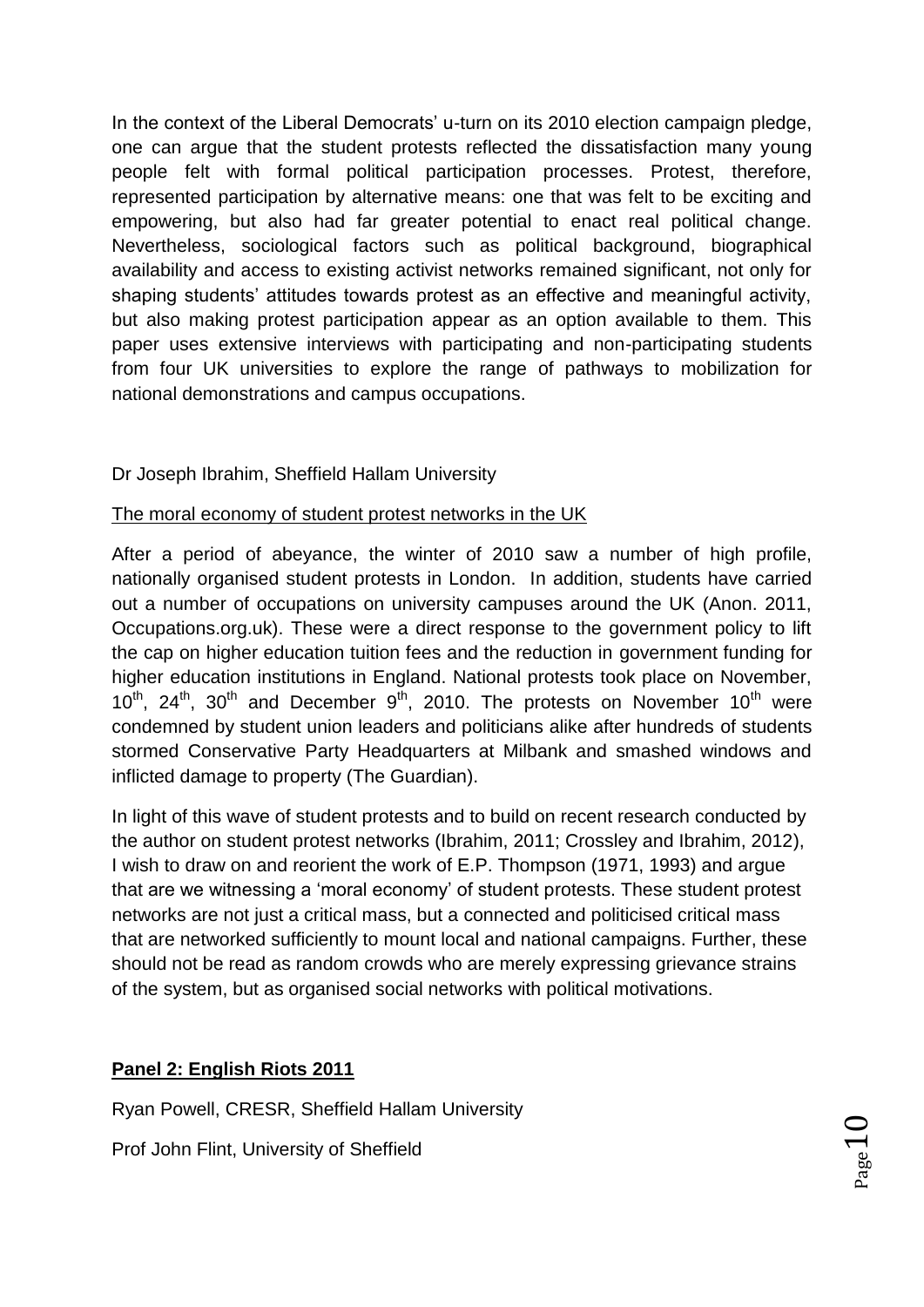## The English City Riots of 2011, "Broken Britain" and the Retreat into the Present

The responses to the English city riots of 2011 bear a remarkable resemblance to those of historical urban disorders in terms of the way in which they are framed by concerns over "moral decline", "social malaise" and a "lack of self-restraint" among certain sections of the population. In this paper we draw on the work of Norbert Elias and take a long-term perspective in exploring historical precedents and parallels relating to urban disorder and anti-social behaviour. We reject the notion of "Broken Britain" and argue that a more "detached" perspective is necessary in order to appreciate that perceived crises of civilisation are ubiquitous to the urban condition. Through this historical analysis, framed by Elias' theory of involvement and detachment, we present three key arguments. Firstly, that a "retreat into the present" is evident among both policy discourse and social science in responding to contemporary urban disorder, giving rise to ahistorical accounts and the romanticisation of previous eras; secondly, that particular moral panics have always arisen, specifically focused upon young and working class populations and urban disorder; and, thirdly, that previous techniques of governance to control these populations were often far more similar to contemporary mechanisms than many commentaries suggest. We conclude by advocating a long-term, detached perspective in discerning historical precedents and their direct linkages to the present; and in identifying what is particular about today's concerns and responses relating to urban disorder.

## Christian Garland, University of Warwick

## "Simulating events as they happen: spectacle, ideology, and readymade boogeymen - the 2011 August Riots and the media"

Last August's riots which began in London after the death of another black man at the hands of policei combusted on the night of Saturday 6 August, and swept across London and the rest of England over the course of the next three nights; and from the time of the first explosion of accumulated rage in Tottenham that Saturday night, the media relayed its own version of events, complete with a "factual" narrative of key actors, good guys ("ordinary people"), bad guys, ("mindless thugs" and "criminal gangs'), and readymade 'real-time' coverage of events 'as they happened'.

The BBC and all other television news offered the voice of liberal "impartiality": the first and last line of defence against any serious critique both of the selective presentation of events, and the reasons for this presentation - itself a version of events, skewed and spun in more or less explicit ideological terms. Meanwhile the right-wing tabloid press, openly reactionary in their hysterical denunciation of the riots, really got into their stride as events unfolded, over the Monday and Tuesday evenings, rushing to relay and encourage the most knee-jerk law and order clichés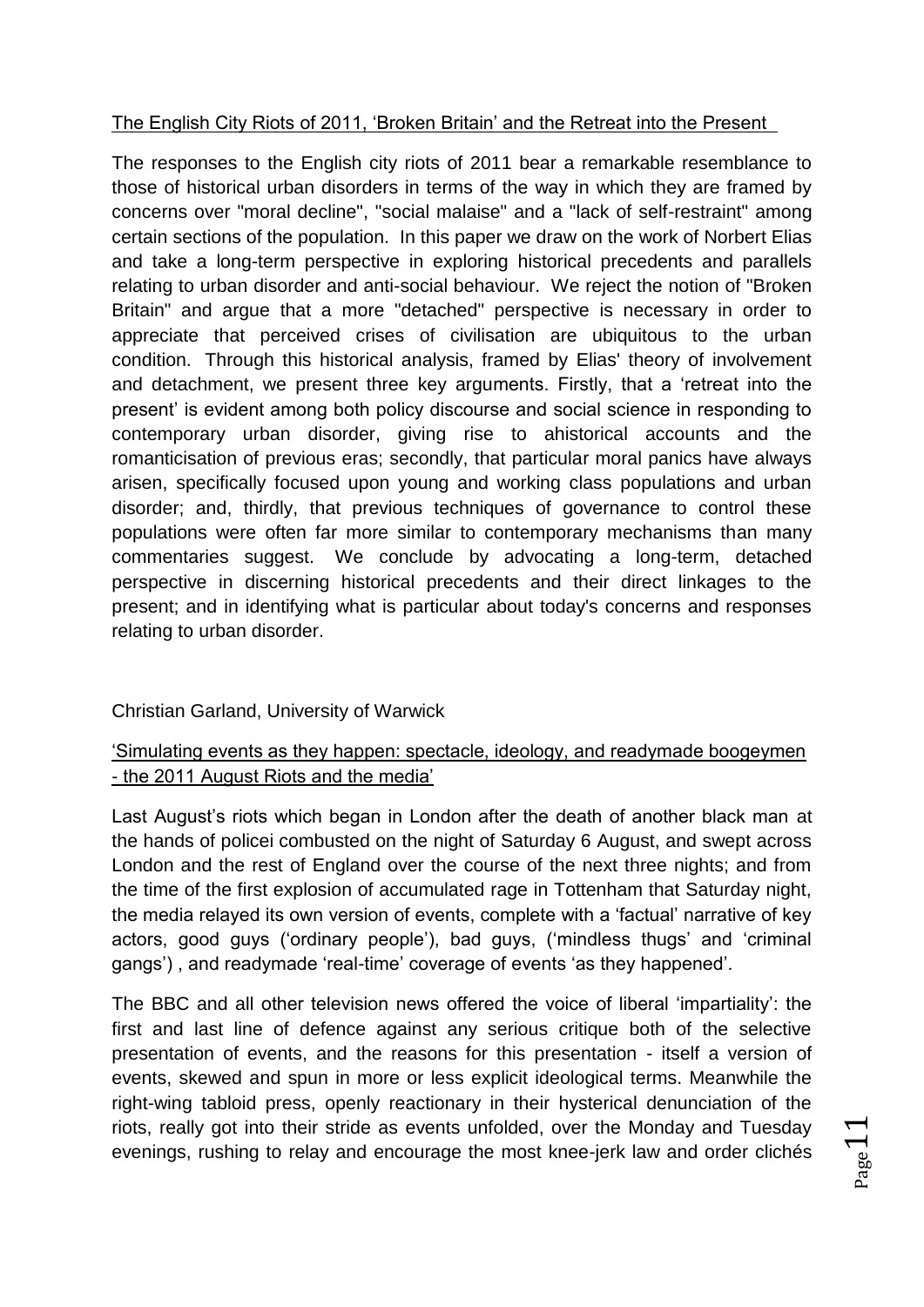they could, all the time encouraging talk of maximum repression, which sure enough the state was on hand to provide.

As the riots combusted across London on Sunday 7 August, in at least 50+ areas of the city, and spread across England, the favoured media maxim kicked into play: "fear, fear, fear", and the division of the country into "good" and "bad" came into its own: those burning and looting were an underclass of feral youths in lawless gangs, completely out of control, taking everything they could, and laughing at all that "decent law-abiding citizens" held in high regard. This paper will seek to offer an analysis and critique of the media narrative of the events in English cities last August, with the aim of contributing to their demystification and better understanding, 12 months on.

Prof Tony Jefferson, Keele University

#### The Riots 2011: Another moral panic or … what?

Reading some of the recent commentaries on this year"s riots was like hearing several blind men describe an elephant by the part of its anatomy they variously happened to touch; or, without even bothering to touch it at all, in some cases. This paper will start with an attempt to describe what happened, when and where it happened, and who was involved, based largely on the fairly exhaustive coverage by the Guardian newspaper and its reporters and commentators. It will then interrogate this data by asking, first, whether these riots might best be conceptualised as another example of a moral panic. This will involve situating these riots within a history of police/black relations, and apparently similar riots, going back to the seventies. It will then try to identify what features might be new about the present riots. It will conclude by offering some "notes towards" a reading of the riots based on what we (think we) know of the 'whole anatomy' of the riots, not just the parts that best fit existing ideological predilections.

## **Panel 3: Occupy and Occupations**

Ass. Prof Marilena Simiti, University of Piraeus

## The Occupy Movement, Protest and the Far Right in Greece

The Occupy Movement in Syntagma Square became the primary political force challenging parliamentary parties and the social injustices generated by neoliberal policies in Greece. Syntagma Square became the locus of massive mobilizations for a period of more than five months. The occupation started in May 2011, when a group of demonstrators decided to settle down in Syntagma Square in Athens. The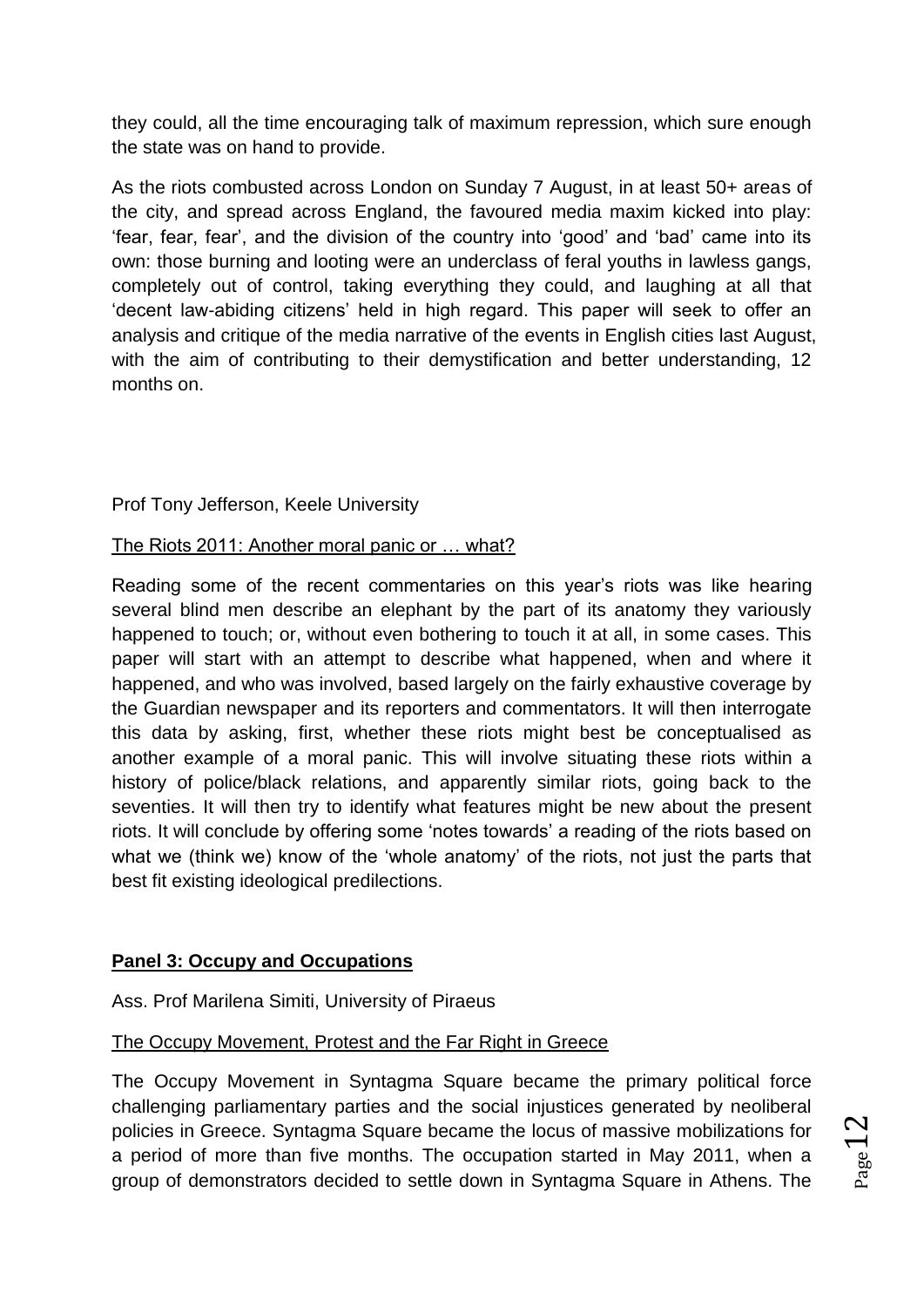following weeks, people joined in and the square became gradually occupied by political activists opposing neoliberal policies. The Occupy Movement in Syntagma Square, established institutions of direct democracy and generated new public spaces (e.g. open discussions, general assemblies, working-groups). People, who joined in, belonged to the whole political spectrum. People with different income, educational level, social status, political believes coexisted united by their opposition to the Memorandum. However, a distinctive feature of the mobilizations at Syntagma Square (e.g. in comparison with the Occupy movement in Spain), has been the active participation of the extreme right. Throughout the mobilizations, Syntagma Square was divided in two parts, which were also spatially divided. One massive bloc was at the top of the square facing the Parliament and one massive bloc was at the bottom of the square. The people, who participated at the top of the square, were holding Greek flags and articulated strong nationalistic slogans. At the bottom of the square there were no Greek flags. Solidarity was expressed to foreign movements, which mobilize against austerity measures. In this bloc the parliamentary Left (SYRIZA) and the extra-parliamentary Left dominated. What has been remarkable was the strong presence of the extreme right at the top of the Square. Extreme rightist groups did not only participate at the mobilizations, but utilized the protest at Syntagma Square to increase their appeal to society. Following this strategy, the extreme right has even adopted terminology used by the Left or the extraparliamentary Left (e.g. social revolt, social insurrection), in order to present itself as the only genuine anti-establishment political force in Greece. This strategy had a strong appeal to the younger generation. In the elections of May 2012 young voters (15-25 years old) opted for SYRIZA, but a high percentage voted in favour of the neo-Nazi party CHRISI AVGI. The presentation aims to explore this "hidden" political dynamic in recent protest events in Greece.

Prof Leocadia Diaz Romero, University of Murcia, visiting scholar at Columbia **University** 

#### Direct Democracy, Social Movements and Protest in Digital Societies. Special Consideration to Occupy Wall Street

The paper I am working on aspires to study: 1.- in the first place, current trends in participatory democracy, the so called "deliberative", direct democracy and examine the role of civil society as catalyzing force of social, political change; 2.- in this context, new impetus of political activism –social movements, protest, mobilization as mechanism of "real" democracy-. Thus, I would revisit theories which conceptualize social protest as destabilizing factor for a polity, symbol of critical periods or crisis; or, on the contrary, as a human right essential to any democracy. To this purpose, I will pay special attention to "Occupy Wall Street". The movement claims for political, economic, social reforms. In short, it demands structural changes in the current democratic and economic models. I will cast light on causes,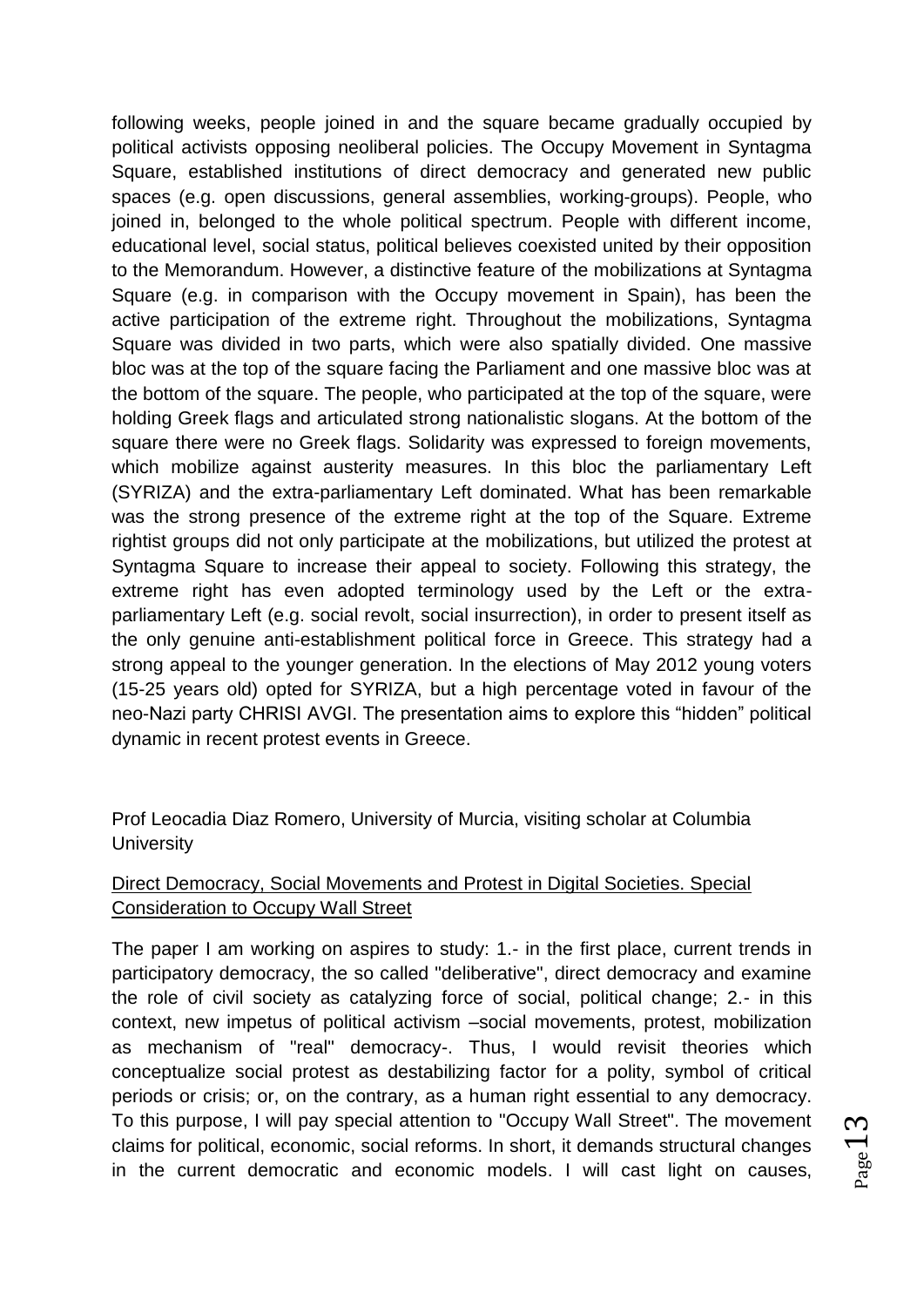backgrounds –Anti-Globalization Movement, Tea Party-, ways of spread, effects and consequences for participatory democracy; 3.- the third dimension of my papers deals with new media and digital societies –the internet and social networks-. As a matter of fact, Facebook, Twiter, etc., have become an open space for discussion showing great impact as communication, propaganda and discussion platforms- e.g., electoral campaigns, electronic voting, "virtual" congress-. Certainly, the web has contributed decisively to citizens´ action and has represented a landmark for political communication. All in all, the Habermasian "public sphere" seems to have turned nowadays into a "virtual public sphere" or open government. On the whole, in my work converge both theoretical and empirical approaches. The Occupy case study serves to "illuminate" with updated ideas traditional concepts related to democracy, protest, etc. In addition, this empirical part of the article reveals the impact of digital tools in the Politics of the XXIst century.

#### Prof Simon Winlow, University of Teeside

#### Occupy, Postmodernism and the Politics of Opposition

In this paper I will offer an appreciative critique of the global Occupy movement, focusing in particular on the dynamics of Occupy London"s encampment outside St Paul"s cathedral. My central claim is that, despite what appeared to be the genuine oppositional narrative against the manifold harms and injustices of contemporary global capitalism, the Occupy movement suffer the fundamental ideological absence that besets all Western oppositional political movements today. The Occupy movement is therefore indicative of – rather than oppositional to – the post-political inertia of the current epoch. Using Badiou"s analysis of the truth event, this paper suggests that the Angle of History will continue to postpone a direct intervention until the social is again capable of constructing a progressive universality.

## **Panel 4: Rioting in Salford and Manchester**

Waqas Tufail, Manchester Metropolitan University

Dr Bob Jeffery, Sheffield Hallam University

#### Policing, Gentrification and Securitisation: The Pendleton Riot Deconstructed

In this presentation we explore the social dynamics in the city of Salford at the time of the Pendleton riot, which took place amidst the five days of national rioting that began with the flashpoint of the killing of Mark Duggan in Tottenham by the Metropolitan Police Service. Beginning with an overview of the events of August 9<sup>th</sup> 2011, we argue that an understanding of local contextual factors is critical both in terms of answering the question "why Salford?", but also in terms of explaining the

 $Page14$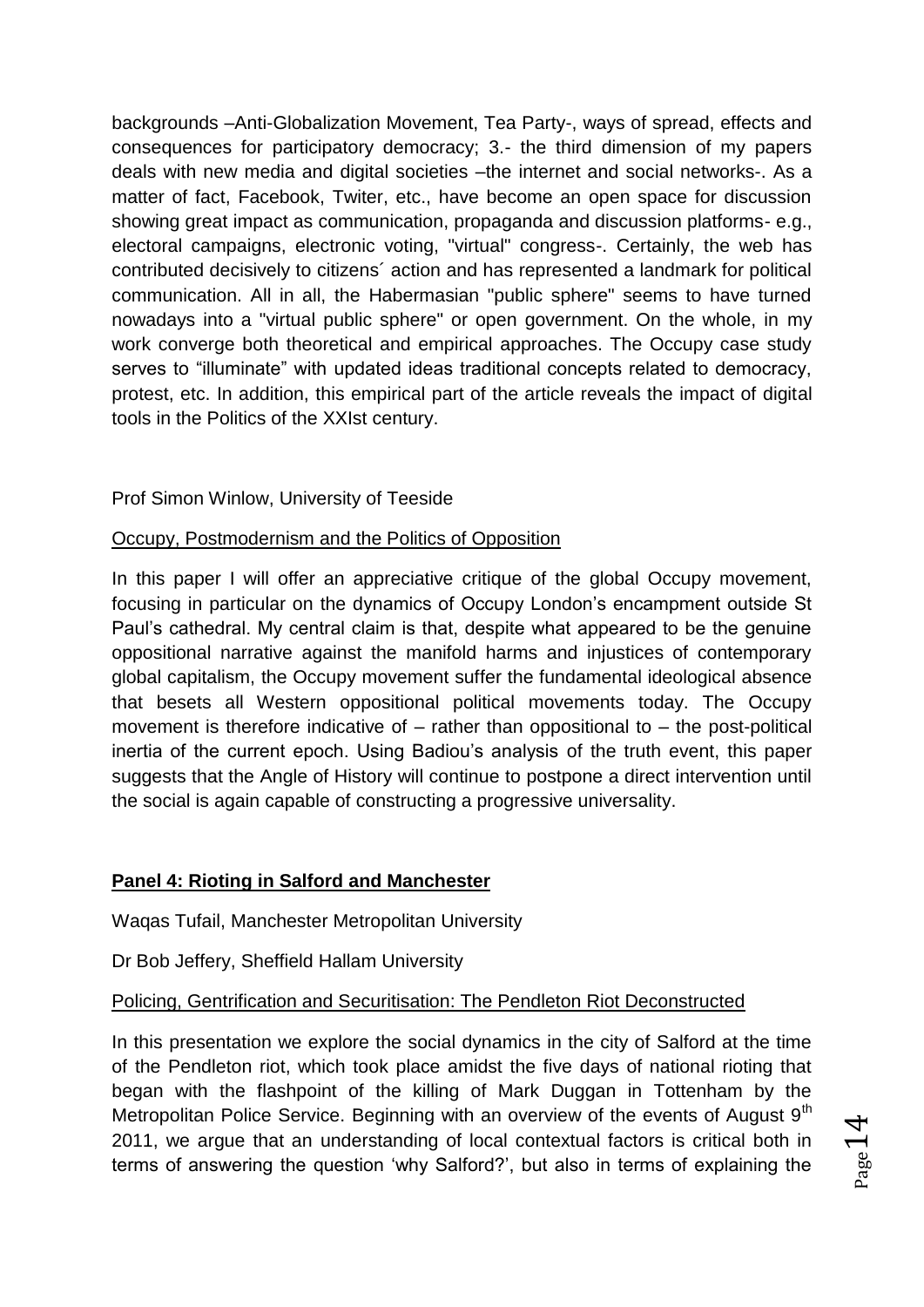ferocity of the violence targeted towards officer of Greater Manchester Police. We therefore offer a short overview of the social history of Salford, from industrial slum to the pains and consequences of deindustrialisation. We explain how the challenges of the late 1970s and early 1980s were met by an "entrepreneurial turn" by the city council and urban elites. While such policies have led to the creation of a number of "landmark" post-industrial playgrounds, we argue that they have fundamentally failed to ameliorate the levels of poverty, inequality and dislocation that exists amongst the marginal, residualised working class of the inner-cities. Developing this point further, we show how a number of processes related to the broad project of "state-led gentrification by capital" have impacted upon local "structures of feeling", namely in terms of a history of broken promises and official condescension, the imposition of new imagined geographies, the distance that exists between working class locals and middle class incomers in both physical and social space, the ways in which the attitudes of each group to one another belies the existence of "tectonic communities" (Butler and Watt, 2007) and the ways in which these processes are fundamentally reliant upon a "securitisation" of the urban environment that leads to an increased punitiveness being exercised against working class communities (Hancock, 2007; Minton, 2009). We illustrate these points through reference to interview data from three research projects conducted over the last five years in the city, incorporating the viewpoints of local, incomers, police officers and the municipal authorities.

#### Will Jackson, University of Central Lancashire

#### Liberalism and the denial of conflict: the UK riots as "shopping with violence'

This paper seeks to explore the political dynamics of the riots of the summer of 2011 and in doing so attempts a critical engagement with the dominant interpretations of these events that has defined them almost unanimously as devoid of any political component. Understanding that the construction of these events as the result of a 'naked criminality' underpinned by a combination of greed and nihilism, serves an important role in deflecting any attention from the current government's political project, the paper seeks to situate this response within a much wider liberal political framework. The paper argues that to understand the dominant interpretation of the riots that has characterised interpretations offered from both the right and the left, there is a need to consider how liberalism defines the possibilities for political action in the contemporary era. By illustrating that liberalism is defined by a denial of any true opposition, the paper suggests that the mainstream response to the riots has to be one of depoliticisation. Whilst avoiding any attempt at a single explanation of the riots, the paper seeks in the first instance to consider the events in Salford and suggests that in this case there is evidence of a political conflict behind the supposedly 'nihilistic' violence. In doing so the paper's aim is to illustrate that an alternative concept of the political exists outside of the incredibly narrow parameters set to contemporary mainstream political discourse. The paper suggests that it is this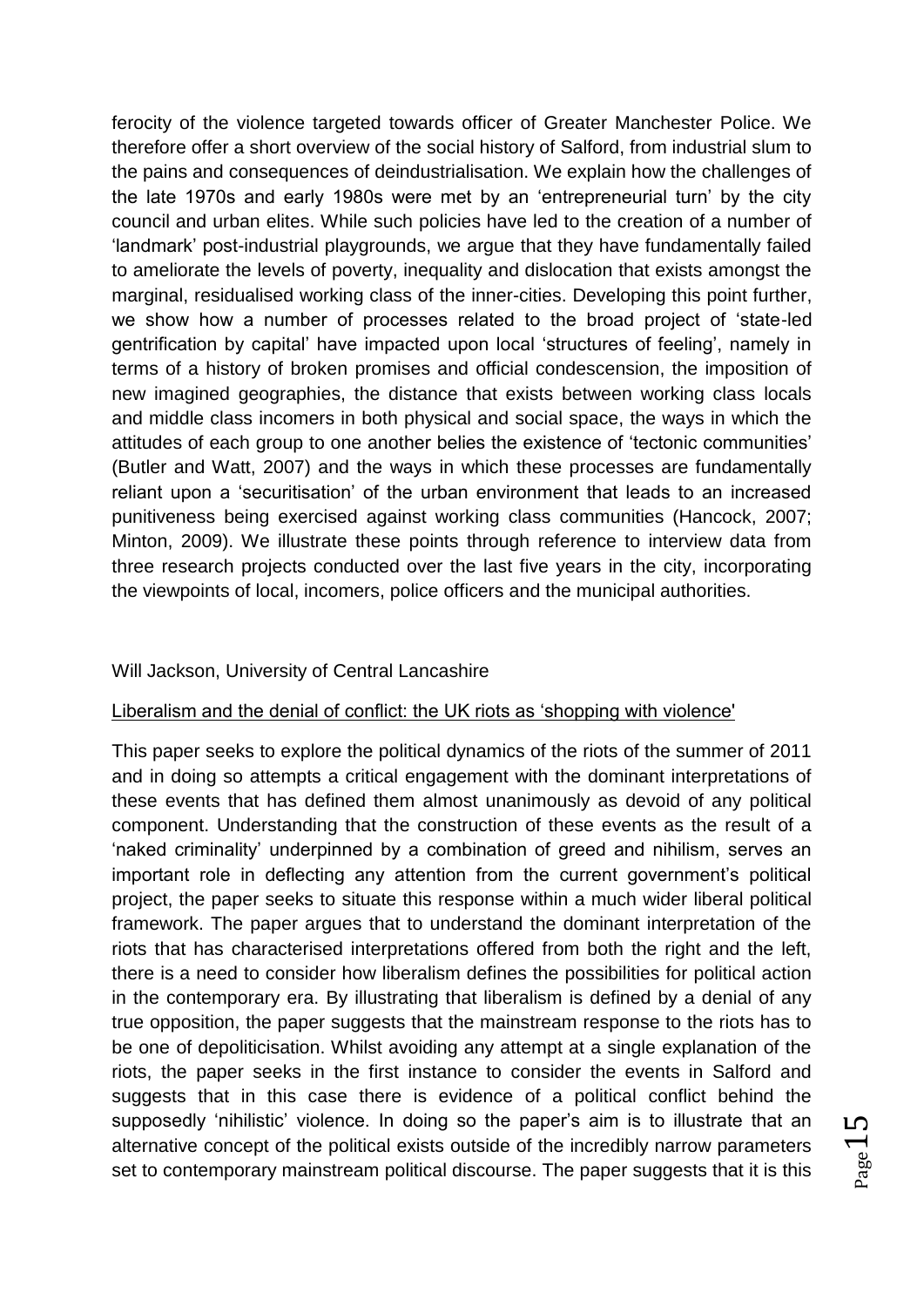concept that places opposition, antagonism and conflict at its core, that needs to be (re)established before we can make sense of what constitutes "disorder" in the current era.

#### Dan Silver, Salford Action Research Foundation

## A Tale of Two Cities: Complex Causes, Complex Solutions. A Response to the August, 2011 riots in Salford & Manchester.

A Tale of Two Cities builds upon extensive engagement with communities directly involved, or affected by the riots, as well as academics and policy-makers. The report explores and evaluates responses to the challenges faced by the communities of Manchester and Salford made evident by last summer"s riots and provides ideas to develop communities that are better able to adapt, transform and deal with challenges as they arise, providing a vision for developing more resilient communities in order for people within Greater Manchester to fulfil their potential in this era of austerity.

#### **Panel 5: Public Disorder: Causes, Meanings and Evidence**

Fabien Jobard, Center for Sociological Research on Law and Criminal Justice Institutions (CESDIP) /CNRS

## Disorder and Protest in France and the UK in comparison, with a look at peaceful **Germany**

Aim of my paper is to sketch the overall benefits one is able to gain in comparing two national situations, here the French and the British ones. As such, my contribution hopes to draw further the perspectives opened by the book edited together with Dave Waddington and Mike King, above all in focusing on the episodes that hit Britain in Aug. 2011 and the ones that hit France since 2007. We will focus on 4 aspects of the riots: are riots experienced in both countries comparable in terms of historical development, of aspects and forms, of causes and of social and political consequences? In the first part, I will question the notion of protest cycles and compare a 4-phases British history (1980s, 1990s, 2001, 2011) to a 2-phases French history (1980-81 and from 1990 onwards). In the second part, I will present a systematic comparison between both countries, focusing on the rioters' targets (police, stores, public goods, cars, adverse communities), the space and time scales of the events, the protestors" profiles, and the organizational frame of the riots. In the third part, I will try to answer the question regarding the places of short-term causes and macro-social causes. In the fourth part, I will distinguish the consequences on the politics, on the policies taken, and on the polities at stake.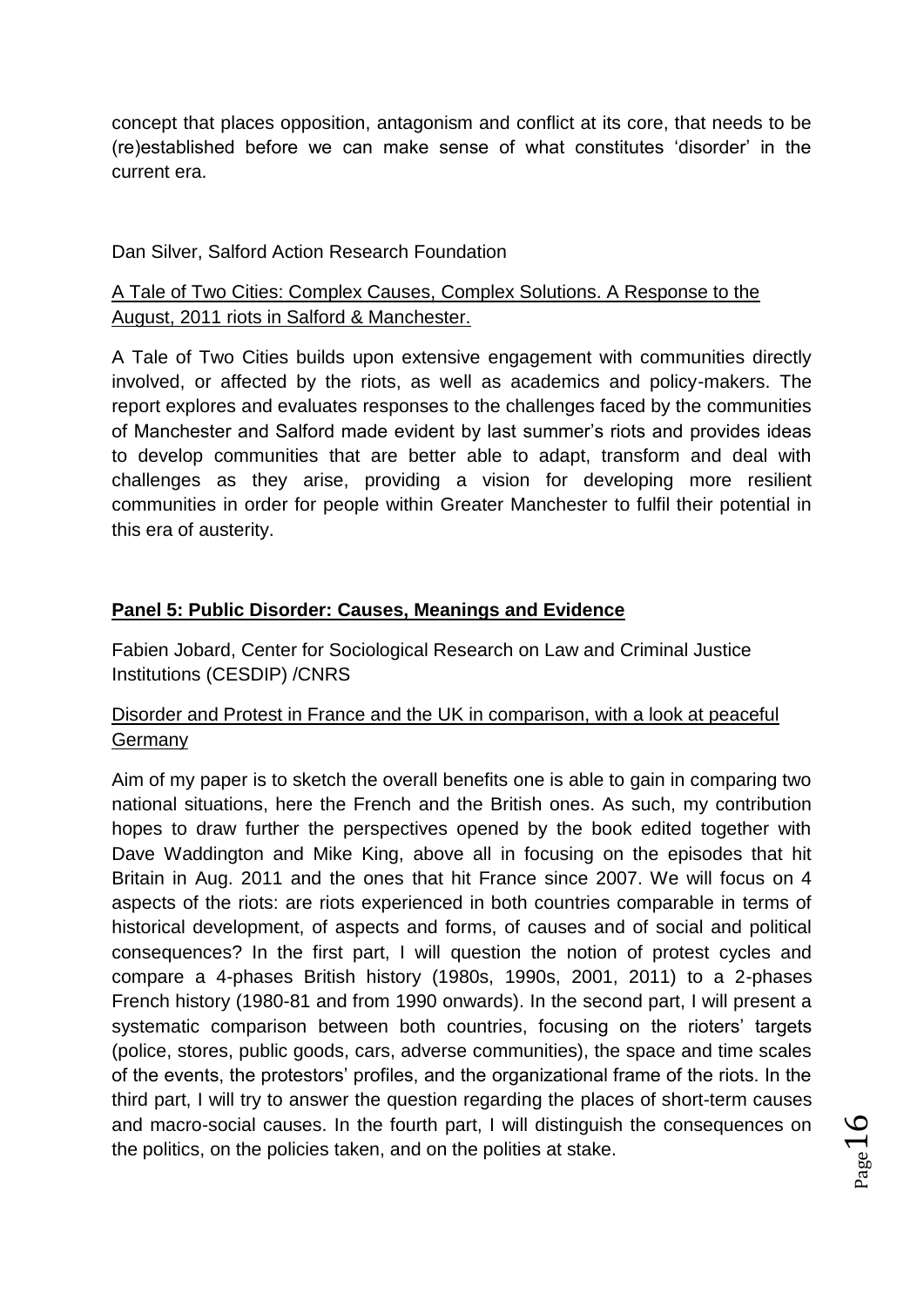I will also refer to Germany as a test-country, as far as macro-social dimensions can be comparable in the three countries, but Germany is the only one out of the three under scrutiny which never experienced such large-scale urban disorders.

## Roger Ball, University of West of England

#### Dr John Drury, University of Sussex

## (Mis)representing the August riots: How statistics were used to sustain ideological explanations

In this presentation we will analyse the way that statistics were used to support two kinds of accounts of the riots of August 2011 prevalent in media coverage and in pronouncements by government ministers.

The first of these accounts suggested that the rioters were typically characterised by uncivilized predispositions. The second kind of account suggested that damage to property was typically irrational or indiscriminate. These accounts echo discredited "convergence" and "submergence" explanations in early crowd psychology.

We will show that the 'convergence' explanation  $-$  that the rioters were typically "career criminals" or gang-members – was based on arrest figures, treating as unproblematic the circular way that such data was produced (with those already known to the police most likely to be identified and arrested). The "submergence account – the suggestion that violence was typically indiscriminate or irrational – was based in part on grouping together attacks on properties in different districts; those areas where 'anyone and anything' was attacked were affluent districts where the target was the rich district itself.

Like their academic counterparts, the two types of accounts of the riots of August 2011 are profoundly ideological, for they serve to render the riots marginal and meaningless rather than indicative of wider problems in society.

Dick Pitt, Sheffield Hallam University

#### Mass movements – the markets and democracy

In a period of crisis political activists are in a stronger position to spread disaffection against the rich and powerful. Great men, great corporations, and sections of the establishment are seen to be deeply flawed at the same time as living standards are falling. In this country the names of Fred Goodwin, RBS, MP expenses scandal, Barclays, Murdoch, and phone tapping come to mind. The argument "we didn"t cause the crisis why should we pay" is simple and growing. There is an interesting and important interplay between objective conditions and the ideas of the masses.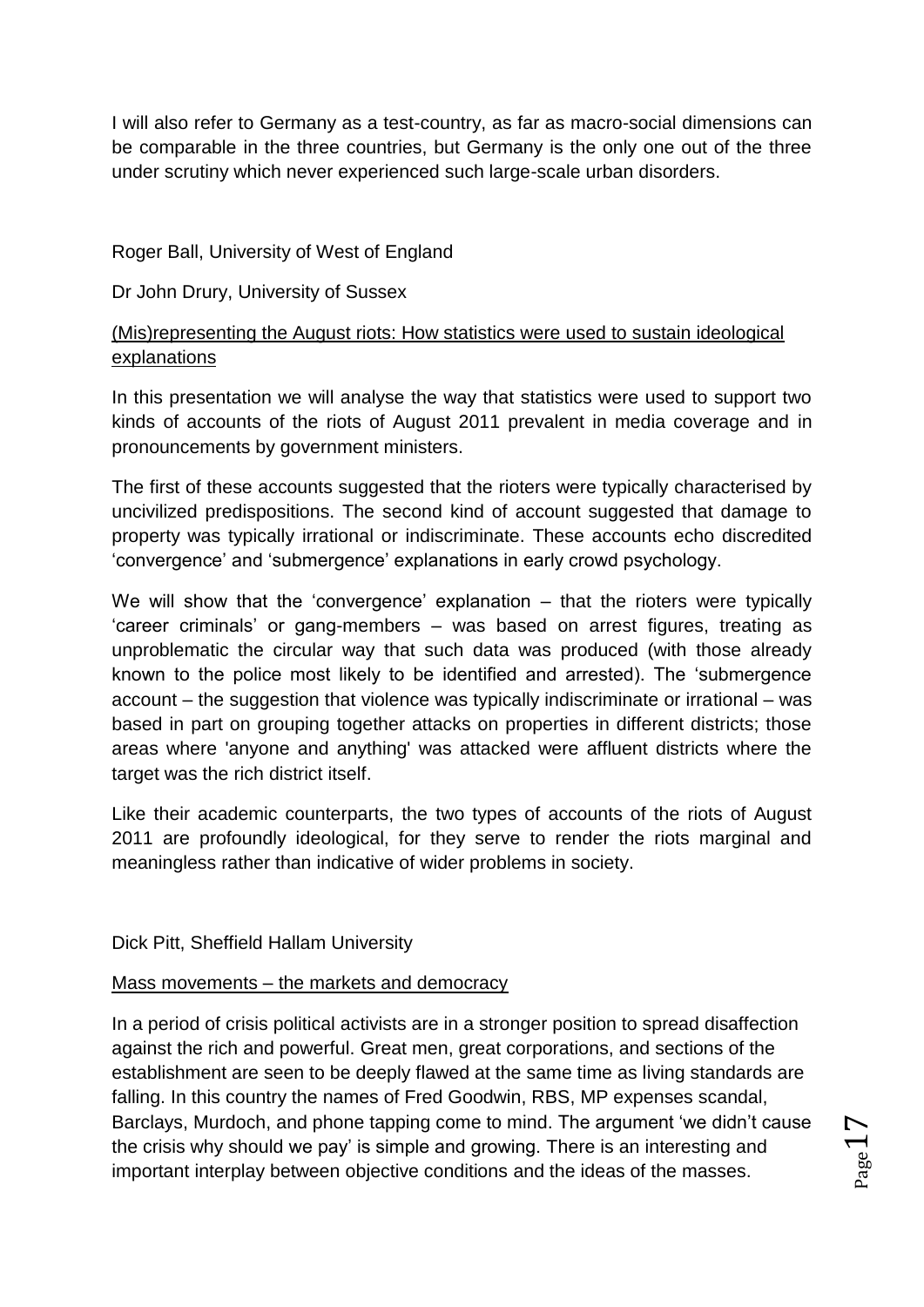Certainly successful huge movements spread the ideas for radical change. "If they can do it so can we" is a very powerful message. There have been a string of, at least partial, victories against the ruling elites including Iceland, Latvia, Tunisia, Egypt, Yemen and Libya.

However, focussing only on the protesters is like trying to comment on a football match while seeing only the home team players. Two important other factors are present. The first is the rise of neo-Nazi organisations and ideas across Europe from Finland, Austria, Holland, Hungary, France and now Greece. The second is the undermining of democracy by 'the markets'. An obvious case is the removal of Berlusconi after 'the markets' lost faith in the Italian Prime Minister's ability to achieve austerity measures. A second is the removal of Papandreou the Prime Minister of Greece. He was forced to resign as markets demanded a consensus Government to force through further cuts in Government spending. The paper explores the interplay of the objective conditions, and ideas with a focus on the threat to democracy.

## **Panel 6: Organising Dissent/Policing Protest**

Dr Pollyanna Ruiz, London School of Economics and Political Science

#### Disordering Demonstrations; Maptivism, Sukey and the Occupation of City Spaces

In The Practice of Everyday Life de Certeau stands on top of the world trade centre and likens himself to a Solar Eye reading the city spread out like a text below. He compares this all-seeing position to the enmeshed position of those whose intermingled footsteps pass through the city streets, writing stories that deliberately elude legibility. These two ways of experiencing the city offer a theoretical frame through which I will explore both the administration of protest spaces, and protesters" ongoing attempts to subvert and evade those controls.

This paper will examine the dynamics surrounding the practice of maptivism with reference to engagements with and against dominant material and digital cultures. Our sense of engagement including our perception of ourselves as political subjects, activists and citizens emerges in part through, and is performed in, technology. This paper will focus in on the way in which students, who have been newly politicised by the coalition governments" cuts, have engaged with both pre existing protest movements and networks, and more mainstream institutions and organisations.

It will focus in particular on the "anti-kettling app" Sukey which has been produced in response to the police authorities" attempts to contain demonstrations which err from official routes. Consequently this paper will examine the way Sukey combines the weak ties of participation with the stronger ties of activism to create a resilient network of texts, tweets and maps. It will reflect on the political potential of these developments and ask how Sukey"s occupation of mainstream rather than